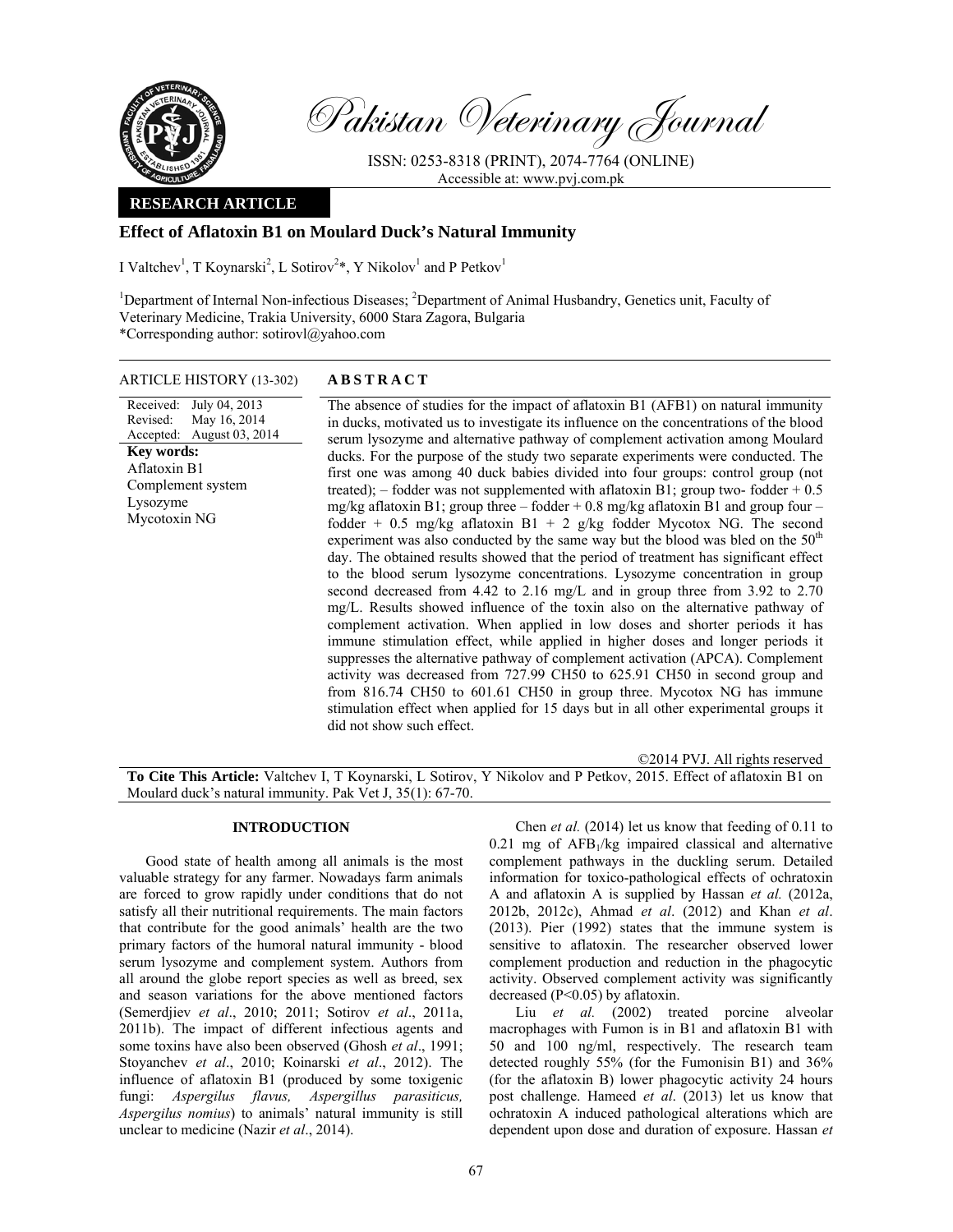*al*. (2012b) concluded that production performance, pathological alterations and serum biochemical changes determined became more severe with increase in dietary levels of OTA. Similar data reported Khan *et al*. (2010) and Ahmad *et al.* (2012) in White Leghorn birds treated with different doses of AF and OTA but when vitamin E or Silymarin was added some of studied traits were ameliorated. El Miniawy *et al*. (2014) reported that the immunosuppression caused by aflatoxin increased the severity of lesions caused by H9N2 avian influenza virus and allowed the virus to be disseminated to more organs.

As seen so far, investigations for the aflatoxin B1 impact to natural immunity in birds are quite rare. The total absence of studies for this toxin impact among ducks, motivated us to investigate its influence to the concentrations the blood serum lysozyme and alternative pathway of complement activation among Moulard ducks.

## **MATERIALS AND METHODS**

**Birds and design of experiment:** For the purpose of the study two separate experiments were conducted. The first one used 40 Moulard duck babies divided into four equal groups. For the first 10 days of the experiment, baby Moulard ducks were fed with appropriate fodder according to their age (Table 1). After mixing the fodder with aflatoxin B1, control samples were collected to determine if the target doses were reached. In the second stage of the experiment (day 11 to 21) the fodder was supplemented with aflatoxin B1(extracted from *Aspergilus flavus* – Sigma-Aldrich, Germany) in the following concentrations: group one (control group) – fodder was not supplemented with aflatoxin B1; group two (experimental group) – fodder  $+$  0.5mg/kg aflatoxin B1; group three (experimental group) – fodder  $+$  0.8 mg/kg aflatoxin B1 and group four (experimental group) – fodder + 0.5 mg/kg aflatoxin B1 + 2g/kg fodder Mycotox NG (SevaSante Animal, France). Blood samples were obtained aseptically from thewing vein (*v. ulnarisprofunda*) via vacuum tubes. On the 21<sup>st</sup> day from the beginning of the experiment blood samples were obtained from each duck without anticoagulant to analyze the concentration of the blood serum lysozyme and APCA.

The second experiment was also conducted among baby Moulard ducks which were divided into four groups having seven ducks in each. Groups were identical with the ones from the first experiment, but were challenged with the same concentrations of aflatoxin B1 and Mycotox NG till the  $42<sup>nd</sup>$  day from the beginning of the study. Blood for analysis for this experiment was taken on the  $50<sup>th</sup>$  day from the experiment's beginning.

**Blood collection and analysis:** Blood was obtained aseptically from *v. ulnarisprofunda* to determine serum lysozyme concentrations and APCA activity. Serum were extracted and used for determination of lysozyme concentrations following the method described by Lie (1985). The other factor of natural immunity – alternative pathway of complement activation was determined according to method of Sotirov (1991). The obtained data was processed by one way ANOVA with fixed effects of the factor using Statistica 6.0 (StatSoft Inc.).

## **RESULTS**

Results from the first experiment, presenting the influence of the aflatoxin B1 to blood serum lysozyme concentrations are exhibited on Table 2. Despite the slightly higher levels of serum lysozyme among the experimental groups, we should point out the lack of significant differences between control and challenged groups for the 15 day challenge. These results unambiguously show the absence of immune stimulation by the used toxin substances. The levels of blood serum lysozyme obtained from the second experiment, where animals were challenged for 40 days with the same aflatoxin B1 and Mycotox NG (just for group 4) were relatively similar. Even though we see some trend for higher concentrations of serum lysozyme in favor of the experimental groups, statistically significant differences among the four duck groups were not obtained. The relatively high mean for group 4 is a result of one animal (sample 23) with extremely high lysozyme concentration (17.66 mg/L). The logical explanation of this phenomenon is the different genetic potential that each animal carry in its genome.

Comparing the results for each group in both experiments we obtained significant differences in favor of the first experiment data (P<0.05), where animals were challenged for only 15 days. Due to the high variation among the chronically challenged group ( $CV = 106.76\%$ ), differences between the double challenged groups from both experiments were not obtained.

Table 3 presents the results for the alternative pathway of complement activation among the ducks from both experiments. As seen from the table, there is definite increase of the complement activity depending on the aflatoxin B1 challenge dose, which indicates the immune stimulation effect for the two week challenge period. Significant differences between group 1 and 2 were not obtained. Contrary the differences between groups 2 and 3 were highly significant (P<0.001), between groups 3 and 4 (P $>0.05$ ); between group 1 and 3 (P $< 0.001$ ); between groups 1 and 4 ( $P<0.001$ ) and between groups 2 and 4 (P<0.05). The highest compliment activity was observed among the animals from group 4.

The presented data for the chronically challenged birds shows insignificant trend for decrease of complement activity from group 1 to group 4. Comparing the results for the APCA between the two experiments, we obtained some significant results in favor of the first one (P<0.01–0.001). These results indicate that the aflatoxin B1 could have immune stimulation effect, when used for short periods of time (15 days), but when used for longer periods (40 days) it has a definite suppressive impact.

#### **DISCUSSION**

The influence of aflatoxin B1 to innate immune response is observed in species like fish, where the natural immune factors are one of the primary protection mechanisms against pathogenic bacteria. Innate immune response is considered as main protective mechanism against broad range of pathogens. Saurabh and Sahoo (2008) state that it is much more essential for fish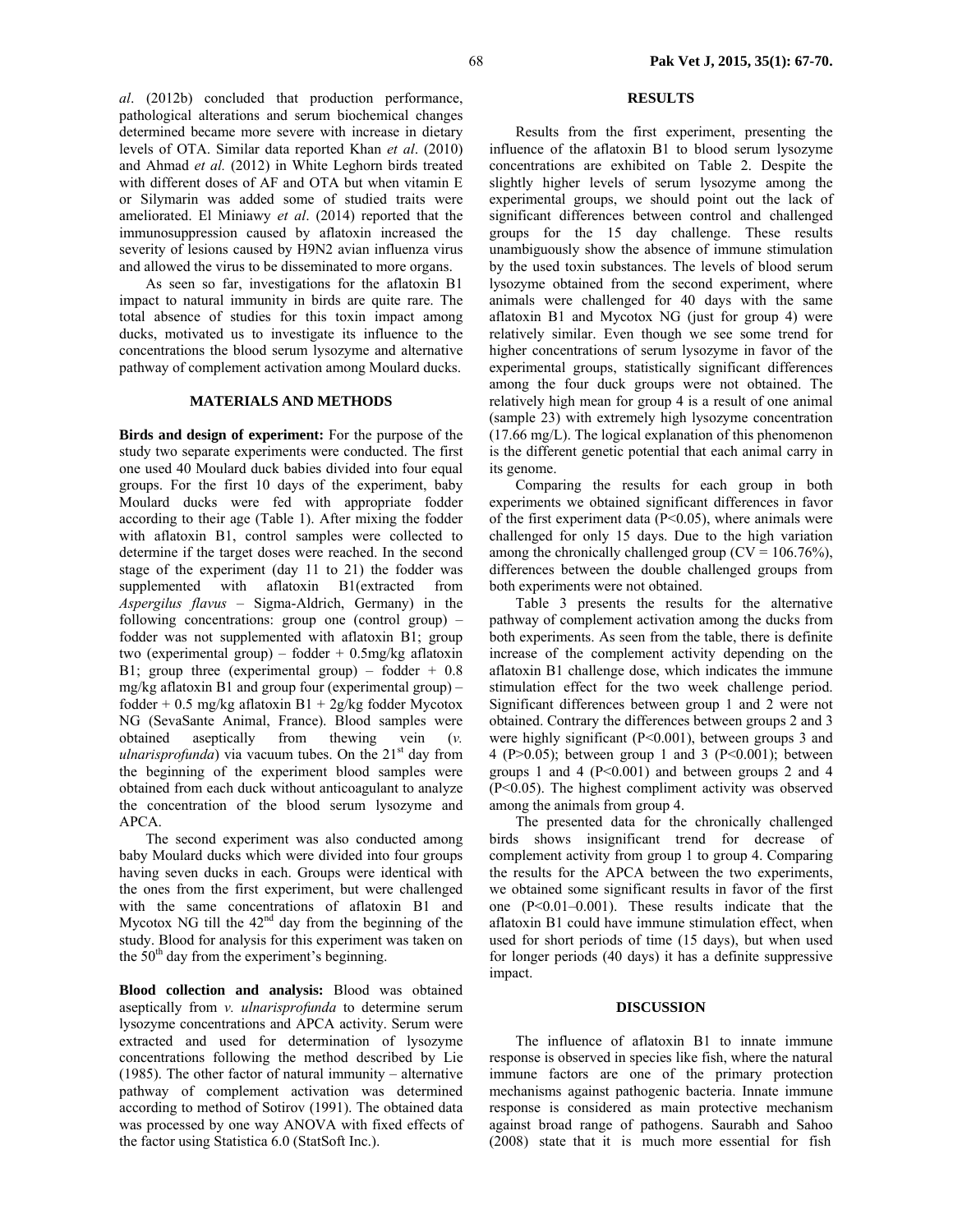**Table 1:** Composition and nutritional value of compound feed for Moulard baby ducks

| Components                   | Compound feed (%) |           |           |
|------------------------------|-------------------|-----------|-----------|
|                              | Starter           | Grower    | Finisher  |
|                              | 0-4 Weeks         | 4-6 Weeks | 7-8 Weeks |
| Corn seed                    | 50                | 48        | 52        |
| Wheat                        | 20                | 30        | 24        |
| Soybean meal                 | 17                | 6         | 10        |
| Sunflower meal               | 6.54              | 9.8       | 5.8       |
| Wheat bran                   |                   | 3         | 5         |
| Fish meal                    | 3                 |           |           |
| Lysine-L                     |                   | 0.23      | 0.13      |
| Methionine                   | 0.078             | 0.07      |           |
| Salt                         | 0.25              | 0.25      | 0.258     |
| Dicalcium phosphate          | IJ                | 0.8       | 0.8       |
| Chalk                        | LI.               | 0.938     | IJ        |
| Vitamin and mineral premix   | 1.00              | 1.00      | 1.00      |
| Energy and nutrient contents |                   |           |           |
| Metabolic energy, MJ/kg      | 12.1              | 12.1      | 12.1      |
| Crude protein, %             | 18.6              | 15.6      | 15        |
| Crude fiber, %               | 3.9               | 4.2       | 3.9       |
| Crude fat, %                 | 3.0               | 3.2       | 3.0       |
| Calcium, %                   | 0.89              | 0.81      | 0.66      |
| Phosphorus, %                | 0.68              | 0.65      | 0.56      |
| Lysine, %                    | 0.88              | 0.74      | 0.70      |
| Methionine+Cysteine, %       | 0.74              | 0.63      | 0.54      |

**Table 2:** Blood serum lysozyme concentration (mg/L) in Moulard baby ducks challenged with different doses of Aflatoxin B1 and Mycotox NG for 15 (n=10 in each group) and 40 (n=7 in each group) days

| Group | Challenged for 15 days |      | Challenged for 40 days |       |
|-------|------------------------|------|------------------------|-------|
|       | Mean±SE                | VC%  | Mean±SE                | VC%   |
|       | $3.57 \pm 0.49$        | 43.6 | $1.99 \pm 0.29$        | 38.7  |
|       | $4.42 \pm 0.62$        | 44.4 | $2.16 \pm 0.43$        | 52.9  |
| Ш     | $3.92 \pm 0.39$        | 31.9 | $2.70 \pm 0.36$        | 35.6  |
| ı٧    | $3.82 \pm 0.42$        | 34.7 | $5.29 \pm 2.13$        | 106.8 |

**Table 3:** APC Aactivity (CH50) in blood serum obtained from Moulard baby ducks challenged with different doses of Aflatoxin B1 and Mycotox NG for 15 (n=10 in each group) and 40 (n=7 in each group) days

| Group | Challenged for 15 days   |      | Challenged for 40 days |     |
|-------|--------------------------|------|------------------------|-----|
|       | Mean±SE                  | VC%  | Mean±SE                | VC% |
|       | $696.5 \pm 17.6$         | 8.0  | $622.3 \pm 15.9$       | 6.8 |
| П     | 728.0±17.6 <sup>ad</sup> | 7.6  | $625.9 \pm 10.4$       | 4.4 |
| Ш     | $816.7 \pm 14.0^{ab}$    | 5.4  | $601.6 \pm 11.3$       | 4.9 |
| ı٧    | $876.5 \pm 35.0$ bcd     | 12.6 | $605.6 \pm 14.1$       | 6.1 |
| .     |                          | .    |                        |     |

Values bearing superscript a,c and b,d differ at P<0.001 and P<0.05, respectively.

compared with mammals. As part of the innate immunity the lysozyme is known for its opsonic nature and the lytic ability against both Gram negative and Gram positive bacteria. It is considered that lysozyme frequently collaborate with complement system in process of destruction of pathogenic agents.

Sahoo and Mukherjee (2001, 2002, 2003), El-Boshy (2008) report that the targeted aflatoxin decreases the level of serums bactericidal activity, lysozyme level and neutrophil oxidative activity, when used in a dose of 1.25 mg/kg among Indian Carp. Same authors claim that some substances like Levamisole, α-tocopherol, vitamin C and beta-1,3glucans applied in appropriate doses could reduce or even eliminate the immunosuppressive effect of aflatoxin.

Many authors reported that mycotoxins can suppress immune responses due to hepatotoxicity, atrophy of immune organs during development, suppression of cellmediated immunity and result in increased susceptibility to infection (Corrier, 1991; Dietert and Golemboski, 1994; Surai and Mezes, 2005). Other investigations showed that mycotoxins exert direct effects on the local

gastrointestinal immune system, including reduction of epithelial integrity and intestinal barrier function, reduced enterocyte proliferation, altered cytokine production and altered numbers of IgA-producing cells (Bouhet and Oswald, 2005). It is important to note that the immunosuppressive effects of mycotoxins depend on dosage, route of administration, animal species, age and sex.

Newest data in this field (Yunus *et al.,* 2011) indicates biphasic nature of the aflatoxin B1 effects to natural immunity. Aforementioned authors report increase or decrease of the humoral immunity in broiler chicken depending on the challenge dose and the length of the exposure to the toxin.

Analyzing our results and combining them with the results of the above-mentioned authors, we could see that both the period of time and the dose have influence to the immune response. We established that higher doses and longer periods of challenge have suppressive effect to complement system, while lower doses and shorter periods of challenge stimulate the immune system.

Hassan *et al.* (2012a) report for immunosuppressive risks in chicks that could be exposed to OTA *in ovo*. The lympho blast ogenic responses of the chicks hatched from OTA-contaminated eggs in response to PHA-P administration were significantly lower at 24, 48, and 72h after PHA-P injection when compared with responses by control chicks. The percentage of abdominal macrophages displaying phagocytosis of SRBC, the number of SRBC/macrophage, and nitrite production were each significantly lower in cells from chicks in the OTAadministered groups. Total Ab, IgG, and IgM titers against SRBC showed significant reductions in the groups that had been hatched from eggs injected with the higher doses of OTA (as compared with titers associated with chicks in control eggs). The same authors suggested that there were immunosuppressive effects from OTA in the progeny obtained from breeder hens kept on OTAcontaminated diets (Hassan *et al*., 2011b). One year later Hassan *et al*. (2012c) confirm the immunosuppressive effect of OTA in male WL chicks regarding functional impairment in some of the components of the immune system. In general the following authors (Hassan *et al*., 2011a, 2012d; Ahmad *et al.*, 2012, Khan *et al*., 2013; Hameed *et al.*, 2013) let us know that ochratoxin A and aflatoxin A induced pathological alterations and suppression of immune system which are dependent upon dose and duration of exposure.

**Conclusion:** Blood serum lysozyme concentration is significantly lower in Moulard baby ducks challenged with aflatoxin B1 for 40 days, compared with the lysozyme concentration in baby ducks challenged for 10 days period. The APCA activity has increased significantly for challenge period of 10 days, while applied for 40 days, the APCA activity has decreased in all challenged groups. Otherwise the effect of aflatoxin B1 over this indicator depends on both challenge dose and period of treatment. Mycotox NG has immune stimulation effect when applied for 15 days but in all other experimental groups it did not show such effect.